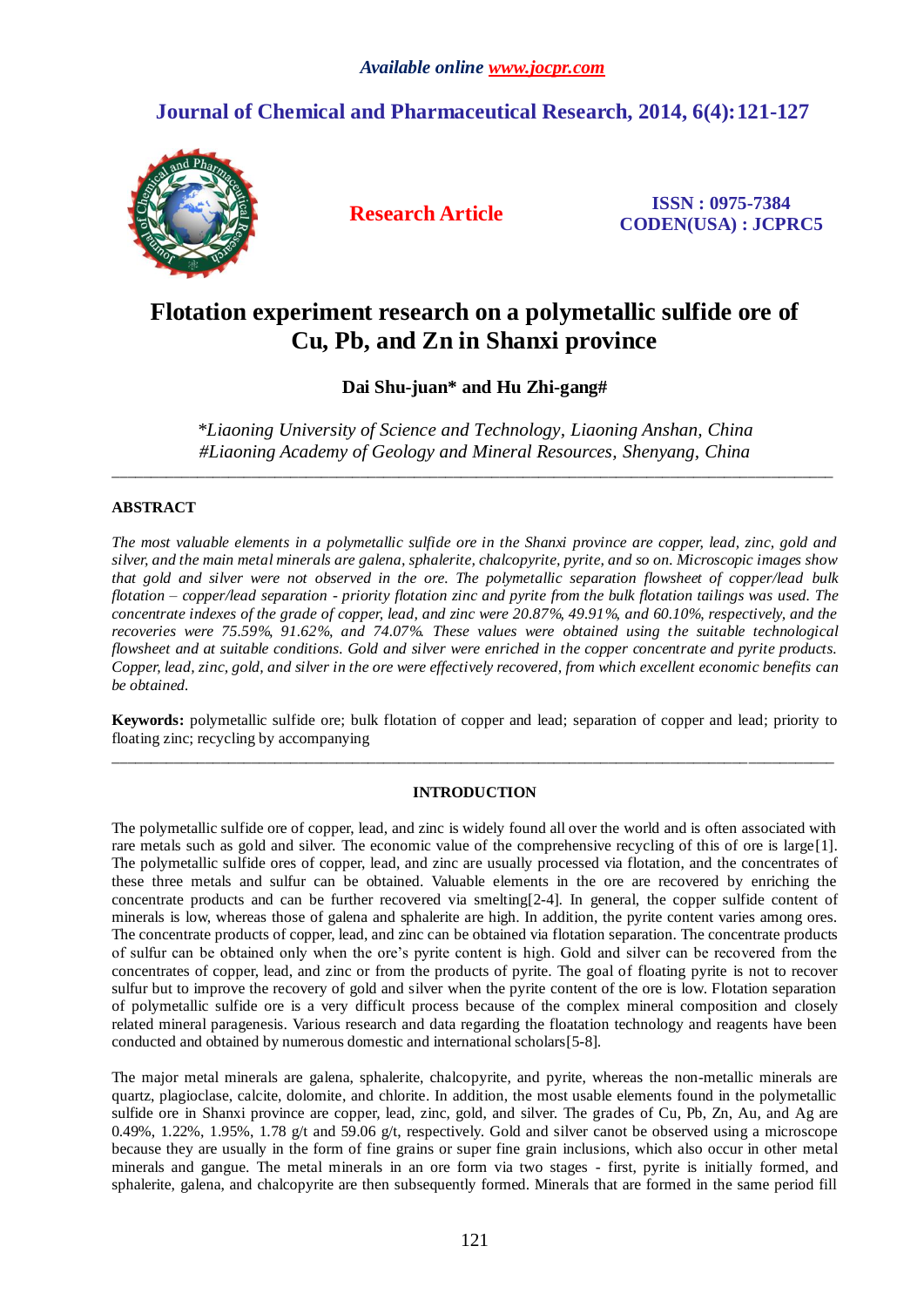each other's cracks, and minerals that are formed earlier fill the fracture of the mineral that formed later, thereby forming a complex structure. Therefore, separating different metal minerals is difficult because they are closely related.

*\_\_\_\_\_\_\_\_\_\_\_\_\_\_\_\_\_\_\_\_\_\_\_\_\_\_\_\_\_\_\_\_\_\_\_\_\_\_\_\_\_\_\_\_\_\_\_\_\_\_\_\_\_\_\_\_\_\_\_\_\_\_\_\_\_\_\_\_\_\_\_\_\_\_\_\_\_*

The polymetallic separation flowsheet of copper/lead bulk flotation – copper/lead separation – priority to floating zinc and pyrite (recovering of gold and silver) from the bulk flotation tailings was used based on the ore characteristics. The concentrate indexes of the grade of copper, lead, and zinc were 20.87%, 49.91%, and 60.10%, respectively, and the recoveries were 75.59%, 91.62%, and 74.07%. These values were obtained using the suitable technological flowsheet and at suitable conditions. In the copper concentrate, the grades of gold and silver were 65.32 and 2038 g/t, respectively, and their recoveries were 64.97% and 61.08%, respectively. In the pyrite product, the grades of gold and silver were 12.42 and 358.9 g/t, respectively, and their recoveries were 15.53% and 13.67%, respectively. Gold and silver were both efficiently enriched in the copper concentrate and product of pyrite.

#### **ORE PROPERTIES CHEMICAL ANALYSIS**

The chemical analysis results of the feed are shown in Table 1.

#### **Table 1 the chemical analysis results of the feed**

| elements        | ેu   | Ph   | Zn   |      | SiO2  | Au*  | Ag*   |  |  |  |
|-----------------|------|------|------|------|-------|------|-------|--|--|--|
| Content $(\% )$ | 0.49 | 1.21 | 1.95 | 5.90 | 46.10 | 1.78 | 59.06 |  |  |  |
| $*$ unit: $g/t$ |      |      |      |      |       |      |       |  |  |  |

#### **COMPOSITION AND CONTENT OF MINERAL**

The major metal minerals in the ore were galena, sphalerite, chalcopyrite, and pyrite, and the ore contained low amounts of arsenopyrite and non-metallic minerals, such as quartz, plagioclase, calcite, and dolomite. In addition, a substantial amount of chlorite, sericite, and kaolin clay gangue minerals were also found in the ore; however, their presence is disadvantageous in the recovery of the usable minerals. The mineral composition and content of the ore are shown in Table 2.

#### **Table 2 mineral composition and content of the ore**

| nonmetallic minerals | quartz | carbonates | sericite | chlorite     | talc    | kaolin        | anorthose |
|----------------------|--------|------------|----------|--------------|---------|---------------|-----------|
| Content $(\% )$      | 16.91  | 18.66      | 9.05     |              | 8.34    | 5.96          | 19.89     |
| metallic minerals    | galena | sphalerite | pyrite   | chalcopyrite | bornite | leucosphenite |           |
| Content (%)          | .56    | 2.69       | .74      |              |         |               | 100.00    |

#### **DISSEMINATION SIZE OF MAJOR METAL MINERALS**

The dissemination sizes of the main metal mineral are shown in Table 3.

|  | Table 3 the dissemination sizes of the main metal mineral |  |  |  |  |
|--|-----------------------------------------------------------|--|--|--|--|
|--|-----------------------------------------------------------|--|--|--|--|

| Size(mm)     | >0.1  | 0.075  | 0.056    | 0.037    | 0.02     | 0.01    | < 0.01 |
|--------------|-------|--------|----------|----------|----------|---------|--------|
|              |       | $-0.1$ | $-0.075$ | $-0.056$ | $-0.037$ | $-0.02$ |        |
| galena       | 18.16 | 36.87  | 19.56    | 12.01    | 7.65     | 3.96    | 1.79   |
| sphalerite   | 53.42 | 18.67  | 10.88    | 6.07     | 4.99     | 3.51    | 2.46   |
| pyrite       |       |        | 24.20    | 32.38    | 21.93    | 10.86   | 6.63   |
| chalcopyrite |       |        | 14.78    | 17.11    | 21.23    | 22.27   | 24.61  |

#### **ORE STRUCTURES AND CONSTRUCTS**

Ore structure:The metal sulfide ores show idiomorphic, hypidiomorphic, or structure-dependent grains. The pyrite particles were the coarsest, followed by that of galena, sphalerite, and chalcopyrite. The metal minerals from the early formation (mainly pyrite) were broken into the size of breccia and formed a cataclastic texture when stress was applied. The minerals of copper, lead, and zinc from the late formation replaced the minerals from the early formation, thereby forming a metasomatic structure.

Ore constructions: The aggregates of the metal minerals were distributed in clumps and formed a massive structure, in which pyrite is the most noticeable. These aggregates were distributed in the gangue mineral matrix with an irregular shape, which leads to the impregnation and complex construction of the spot.Gangue minerals, such as quartz, in the vein or net filled the crystal gap or fissure of the metal sulfide, such as pyrite, thereby forming a vein construction.

Gold and silver were not observed using a microscope because they were probably in the form of fine grains or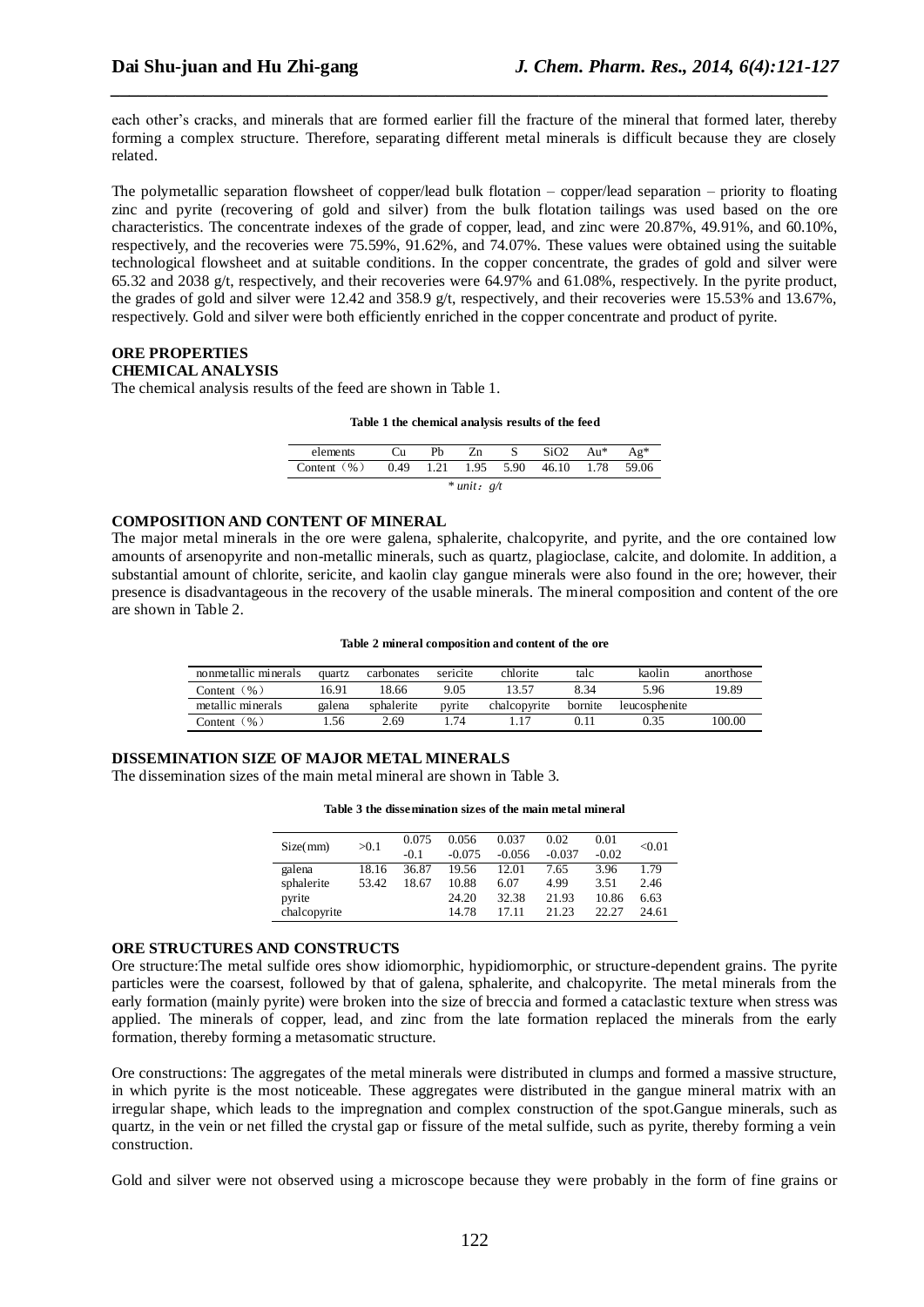superfine grain inclusions, which also occur other metal sulfides and gangue. Further research need to be conducted.

*\_\_\_\_\_\_\_\_\_\_\_\_\_\_\_\_\_\_\_\_\_\_\_\_\_\_\_\_\_\_\_\_\_\_\_\_\_\_\_\_\_\_\_\_\_\_\_\_\_\_\_\_\_\_\_\_\_\_\_\_\_\_\_\_\_\_\_\_\_\_\_\_\_\_\_\_\_*

#### **FLOTATION TEST**

Flotation of copper - lead-zincores presents one of the most complicated problems in base metal metallurgy, due to the similar floatability of copper and zinc minerals. This is especially true when oxidation has caused dissolution of some of the copper, which activates the zinc. Selective flotation in three steps was an early practice on lead-zinc-copper ores. This is now seldom used, as the preferred technique is to float a bulk copper-lead concentrate selectively with depression of zinc and iron, followed by reflotation of the copper-lead tailing for recovery of zinc[9].

The polymetallic separation flowsheet of copper/lead bulk flotation–copper lead separation–priority floating zinc and pyrite from the bulk flotation tailings was used based on the ore properties. The flowsheet principles used in the experiment is shown in Figure 1.

use con.as Concentrate, The following are the same as



**Figure 1 flowsheet principles used in the experiment**

#### **MESH OF GRIND TEST**

The full disintegration of the metal and gangue minerals an important factor that affects the flotation index. The mesh of grind determines the degree of dissociation between different minerals. An appropriate mesh of grind may help remove more gangue and metal. The mesh of grind test was conducted by rougher the copper/lead bulk flotation with 1500 g/t of lime, 1000g/t of Zinc sulfate, 500 g/t of sodium sulfate, 40 g/t of Z-200, 40 g/t of butylamine aerofloat, and 20 g/t of #2 oil (specific conditions by inspection was used after inspection in the next test). The results are shown in Figure 2.



**Figure 2 the results of Mesh of grind test**

The recovery of copper and lead in the mixed concentrate improved with increasing grinding fineness and decreasing grade of lead and copper. The improvement of the recovery and reduction of concentrate grade were slow with increasing grinding fineness when the content is more than  $-0.074$  mm 85%. Therefore, a grinding fineness of -0.074 mm 85% was used in the succeeding test.

#### **PH ADJUSTMENT TEST OF COPPER/LEAD BULK FLOTATION**

The flotation of the polymetallic sulfide ore of copper, lead, and zinc is generally suitable at alkaline pH conditions. Lime and soda are common agents used in adjusting the pH of the slurry. These agents were used and the effects of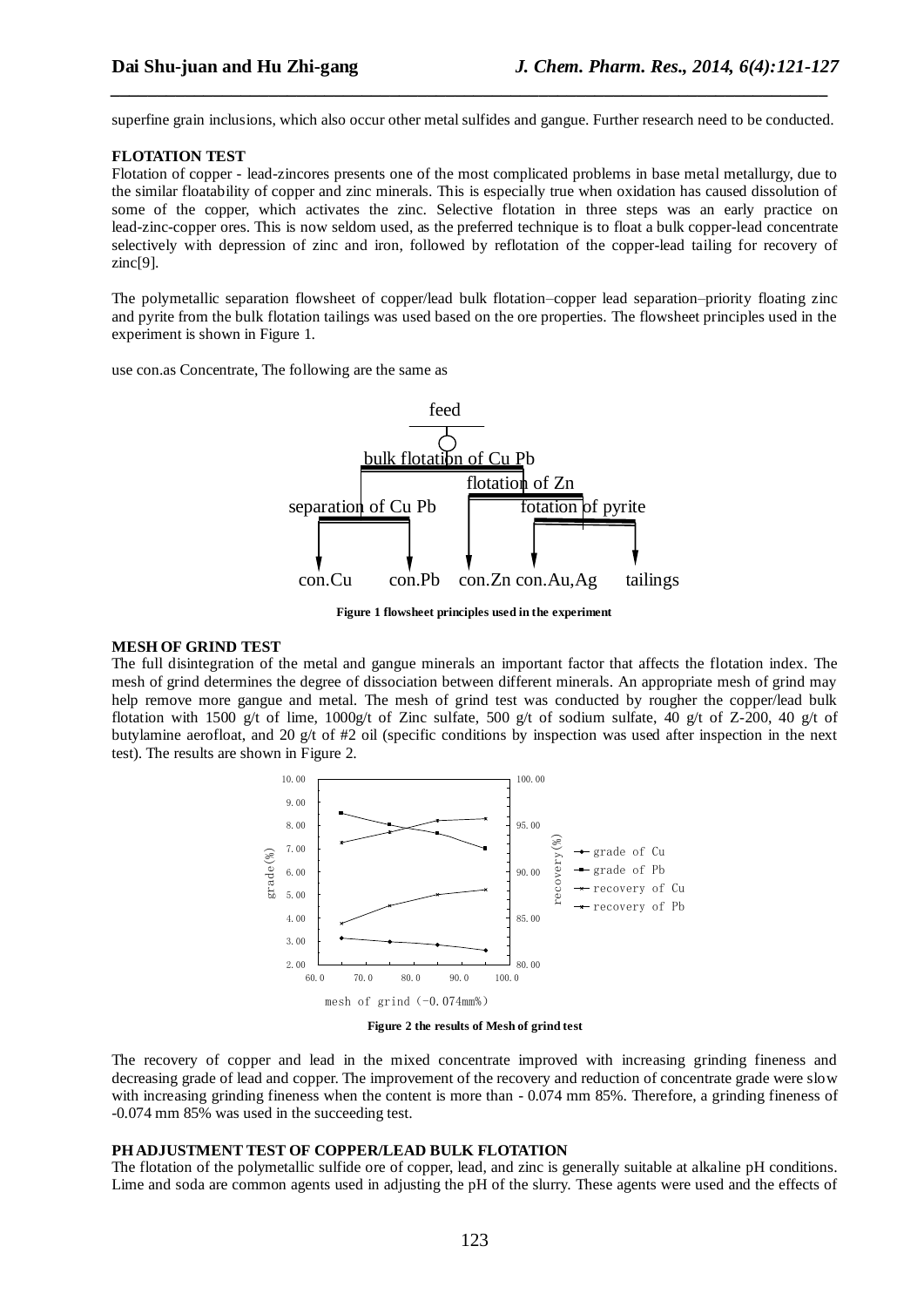

their dosage(corresponding to different pH) on the flotation indexes were studied. The results are shown in Figure 3.

*\_\_\_\_\_\_\_\_\_\_\_\_\_\_\_\_\_\_\_\_\_\_\_\_\_\_\_\_\_\_\_\_\_\_\_\_\_\_\_\_\_\_\_\_\_\_\_\_\_\_\_\_\_\_\_\_\_\_\_\_\_\_\_\_\_\_\_\_\_\_\_\_\_\_\_\_\_*

**Figure 3 the results of dosage of Lime(A) and soda (B)**

The results show that the effects of lime were better than those of soda.When the dosage of lime was between 0 and 1000  $g/t$ , the concentrate grade increased with increasing dosage. However, the recovery was reduced. Lime has an obvious depressing effect on pyrite. When the dosage of lime was higher than  $1000 \text{ g/t}$ , the concentrate grade and recovery decreased. This reduction occurred because when the dosage of lime is high, copper and lead sulfide minerals are restrained, thereby reducing the recovery. At the same time, the viscosity of slurry increased, and the flotation selectivity decreased and gangue mineral inclusion was floated. After comprehensive consideration, lime was used as a pH adjustment agent, and its suitable dosage was 1000 g/t.

#### **THE DOSAGE OF DEPRESSANT TEST IN COPPER/LEAD BULK FLOTATION**

Zinc sulfate and the stone acid sodium have excellent depressing effects on sphalerite. A suitable depressant dosage can be better realized using floating copper/lead restraining zinc in copper/lead bulk flotation. The test results of dosage of the zinc sulfate and the stone acid sodium are shown in Figure 4(point 1,2,3 and4,dosage of zinc sulfate and the stone acid sodium are 500 and 500,500 and 1000,1000 and 500,1000 and 1000).



Figure 4 shows that when the dosage of zinc sulfate was 1000 g/t and the dosage of stone acid sodium was 500 g/t, the depressing effects on sphalerite was better.

#### **TEST FOR COLLECTORS KIND AND DOSAGE IN COPPER/LEAD MIXED FLOTATION**

The effect of the flotation collector kind was studied using butyl xanthate, Z-200, diethyldithiocarbamate, ethyl xanthate, and butylamine aerofloat(express as 1,2,3,4,and 5 in figure) as the collectorsat conditions of similar yields. The results are shown in Figure 5.

The figure 5 shows that the indexes of copper and lead in the mixed concentrate were better when Z - 200 and butylamine aerofloat were used as collectors. Thus, the combination of Z - 200 and butylamine aerofloat was a suitable flotation collector. The experimental results on dosage of collectors are shown in Figure 6.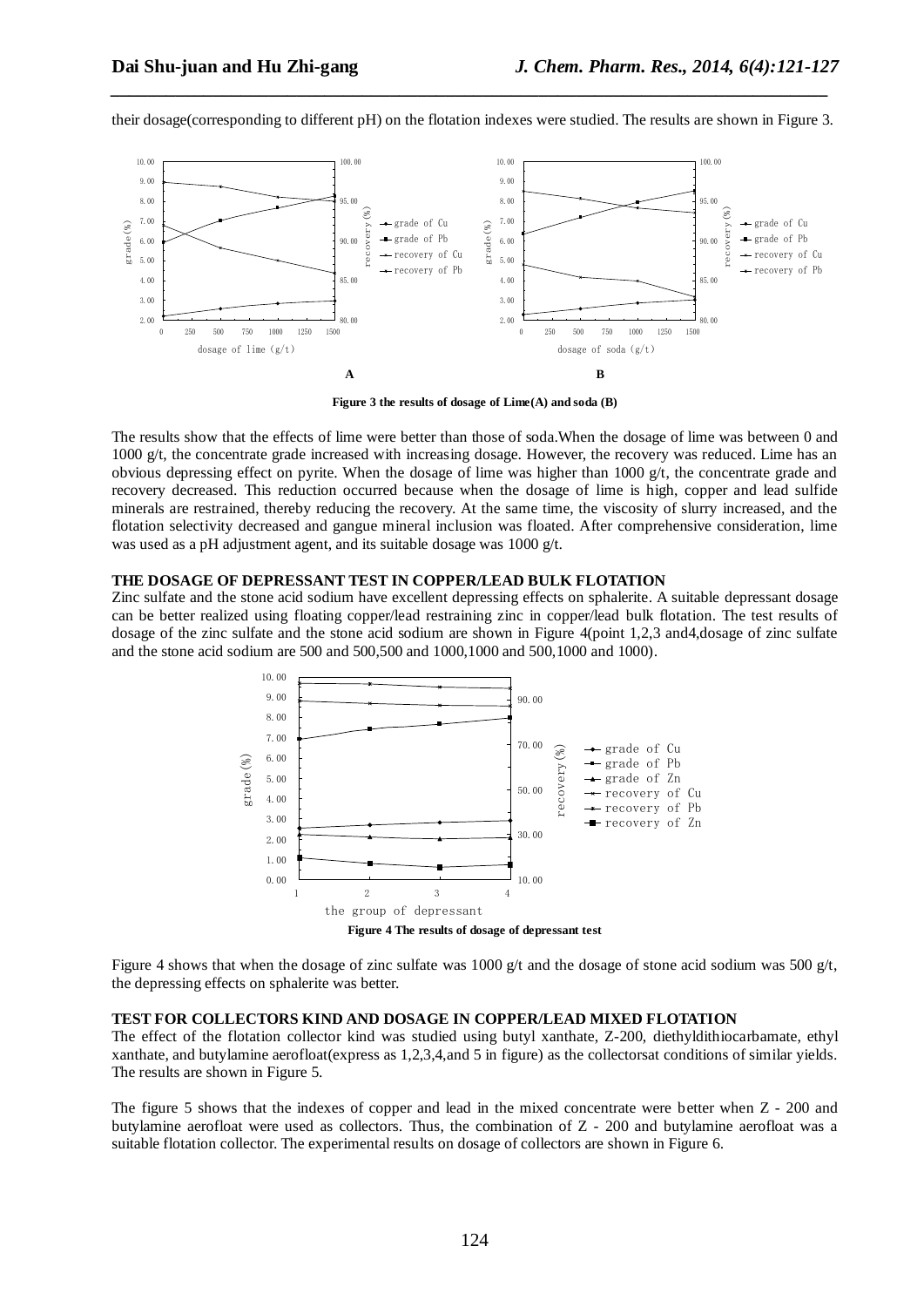

*\_\_\_\_\_\_\_\_\_\_\_\_\_\_\_\_\_\_\_\_\_\_\_\_\_\_\_\_\_\_\_\_\_\_\_\_\_\_\_\_\_\_\_\_\_\_\_\_\_\_\_\_\_\_\_\_\_\_\_\_\_\_\_\_\_\_\_\_\_\_\_\_\_\_\_\_\_*



**Figure 5 The Test results for collector kind Figure 6 the experimental results on dosage of collectors**

From Figure 6 (the dosage of collectors was the sum of Z - 200 and butylamine aerofloat and each accounted for 50%), the recovery of copper and lead gradually increased with increasing dosage of collectors. The suitable dosage of Z - 200 and butylamine aerofloat is 40 g/t.

#### **TEST FOR DEPRESSANT IN SEPARATION OF COPPER AND LEAD**

Copper floating and lead restraining are generally used to separate copper and lead in their bulk concentrate. Potassium dichromate is commonly used as an depressant for galena[10]. The dosage of potassium dichromate was studied for the separation of copper and lead.

Activated carbon with a concentration of 400  $g/t$  was used as a removing agent to reduce the effect of the agents on the separation index prior to the separation of copper lead.The experimental results of dosage of depressant in separation of copper and lead are shown in Figure 7.



**Figure 7 the test results of dosage of depressant in separation of copper and lead (A:concentrate of Cu, B:concentrate of Pb)**

Figure 7 shows that with increasing dosage of potassium dichromate, the grade and recovery of lead in the copper and lead concentrates gradually decreased and increased, respectively. The results showed that potassium dichromate could effectively achieve the separation of copper and lead. If the dosage of potassium dichromate was in excess, the recovery of copper was very low. Therefore, The suitable dosage of potassium dichromate is 500 g/t.

### **TEST FOR DOSAGE OF SULFATE IN ZINC FLOTATION**

The main minerals in the flotation tailings after mixed flotation of copper and lead (rougher for a time and scavenger for a time) were sphalerite and pyrite. Copper sulfate is generally used for the activation of sphalerite. The effect of dosage of copper sulfate on the zinc flotation index was studied with 40 g/t butyl xanthate as the collector. The conditions for flotation are shown in Table 4, and the results are shown in Figure 8.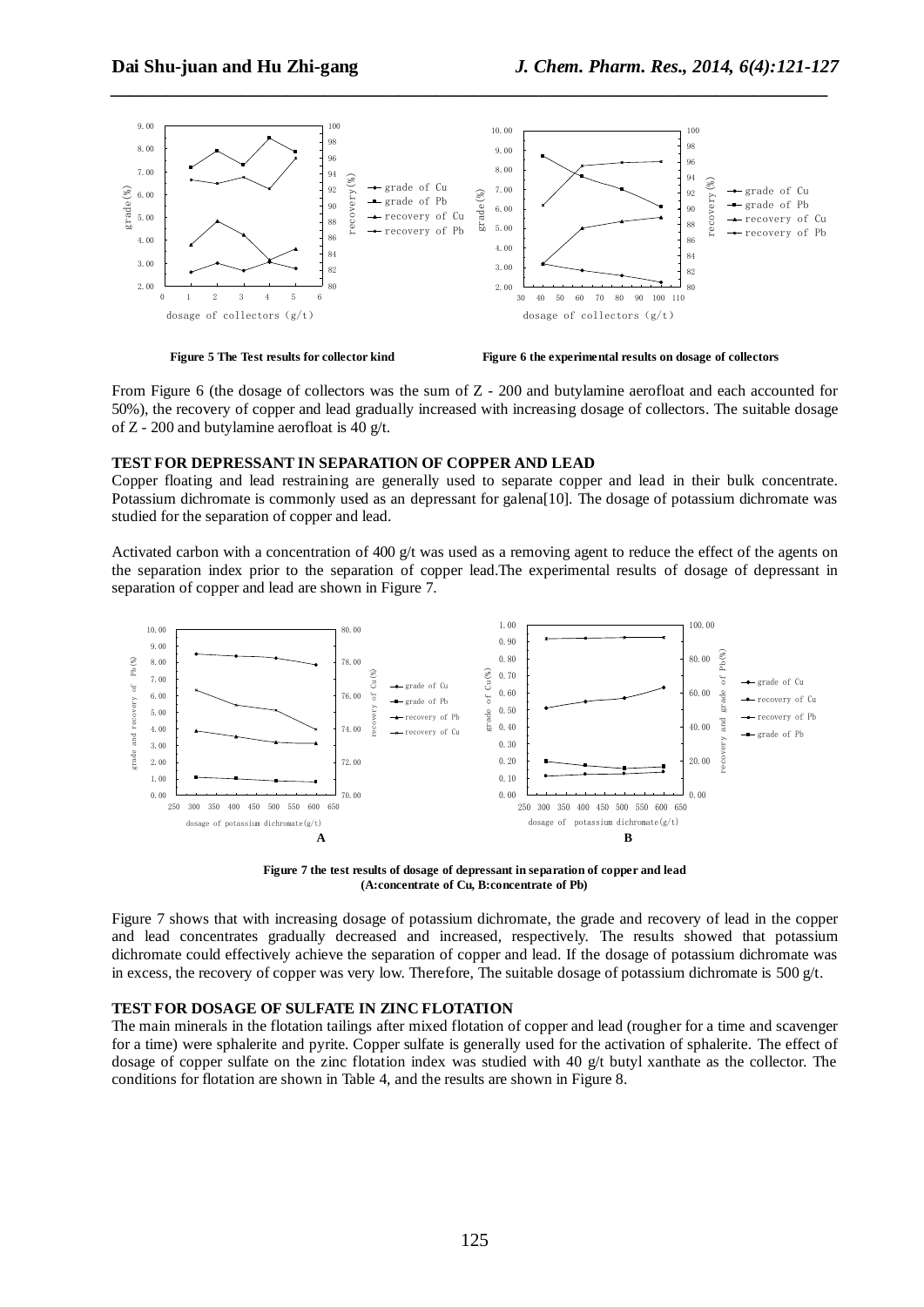

*\_\_\_\_\_\_\_\_\_\_\_\_\_\_\_\_\_\_\_\_\_\_\_\_\_\_\_\_\_\_\_\_\_\_\_\_\_\_\_\_\_\_\_\_\_\_\_\_\_\_\_\_\_\_\_\_\_\_\_\_\_\_\_\_\_\_\_\_\_\_\_\_\_\_\_\_\_*

**Figure 8 the results of test for dosage of sulfate in zinc flotation**

Figure 8 shows that with increasing dosage of copper sulfate, the recovery of zinc concentrate significantly increased. When the dosage of copper sulfate was extremely high pyrite floated and the selectivity of the flotation process decreased. Moreover, the zinc grade decreased. The suitable dosage of copper sulfate was 800 g/t.

#### **COMPREHENSIVE CONDITION TEST**

The suitable conditions for the technological and reagents of copper, lead, and zinc were obtained via the flotation condition test. The existing states of gold and silver were not shown ,because they were not observed when analyzed using a microscope. In addition, pyrite in the form of tailings after zinc flotation was recovered to improve the recovery of gold and silver (concentrate of sulfur was not obtained because of the low pyrite content in the ore). The flowsheet of synthesis condition test is shown in Figure 9, and the flotation conditions are shown in Table 4. Table 5 shows the results of the closed-circuit flotation test at synthesis conditions.



**Figure 9 the flowsheet of synthesis condition test**

| Table 4 the flotation conditions |  |  |
|----------------------------------|--|--|
|----------------------------------|--|--|

| dosage                          |         |          | bulk flotation of copper/lead |         | priority to flotation zinc |            | priority to flotation pyrite |                 |                 | separation of copper and lead |          |            |
|---------------------------------|---------|----------|-------------------------------|---------|----------------------------|------------|------------------------------|-----------------|-----------------|-------------------------------|----------|------------|
| (g/t)                           | Rougher | Cleaners | scavengers                    | rougher | Cleaners                   | scavengers | rougher                      | Cleaners        | scavengers      | rougher                       | Cleaners | scavengers |
| $Z-200$                         | 40      |          | 20                            |         |                            |            |                              |                 |                 |                               |          | 20         |
| Butylamine<br>aerofloat         | 40      |          |                               |         |                            |            |                              |                 |                 |                               |          |            |
| butyl<br>xanthate               |         |          |                               | 40      |                            | 20         | 15                           |                 | 15              |                               |          |            |
| $2\#oil$                        | 20      |          | 20                            | 20      |                            | 20         | 10                           |                 | 10              |                               |          | 20         |
| lime                            | 1000    | 400      |                               | 4000    | 200                        | 1000       |                              |                 |                 |                               |          |            |
| $Zn_2SO_4$                      | 1000    | 500      |                               |         |                            |            |                              |                 |                 |                               |          |            |
| Na <sub>2</sub> SO <sub>3</sub> | 500     | 250      |                               |         |                            |            |                              |                 |                 |                               |          |            |
| Cu <sub>2</sub> SO <sub>4</sub> |         |          |                               | 800     |                            | 800        | 500                          |                 | 200             |                               |          |            |
| $K_2Cr_2O_4$                    |         |          |                               |         |                            |            |                              |                 |                 | 500                           | 200      | 100        |
| activated C                     |         |          |                               |         |                            |            |                              |                 |                 | 400                           |          |            |
| Flotation<br>time               | 5min    | 4min     | 5min                          | 5min    | 6 <sub>min</sub>           | 4min       | $5 \text{ min}$              | $3 \text{ min}$ | $4 \text{ min}$ | 5min                          | 6min     | 8min       |